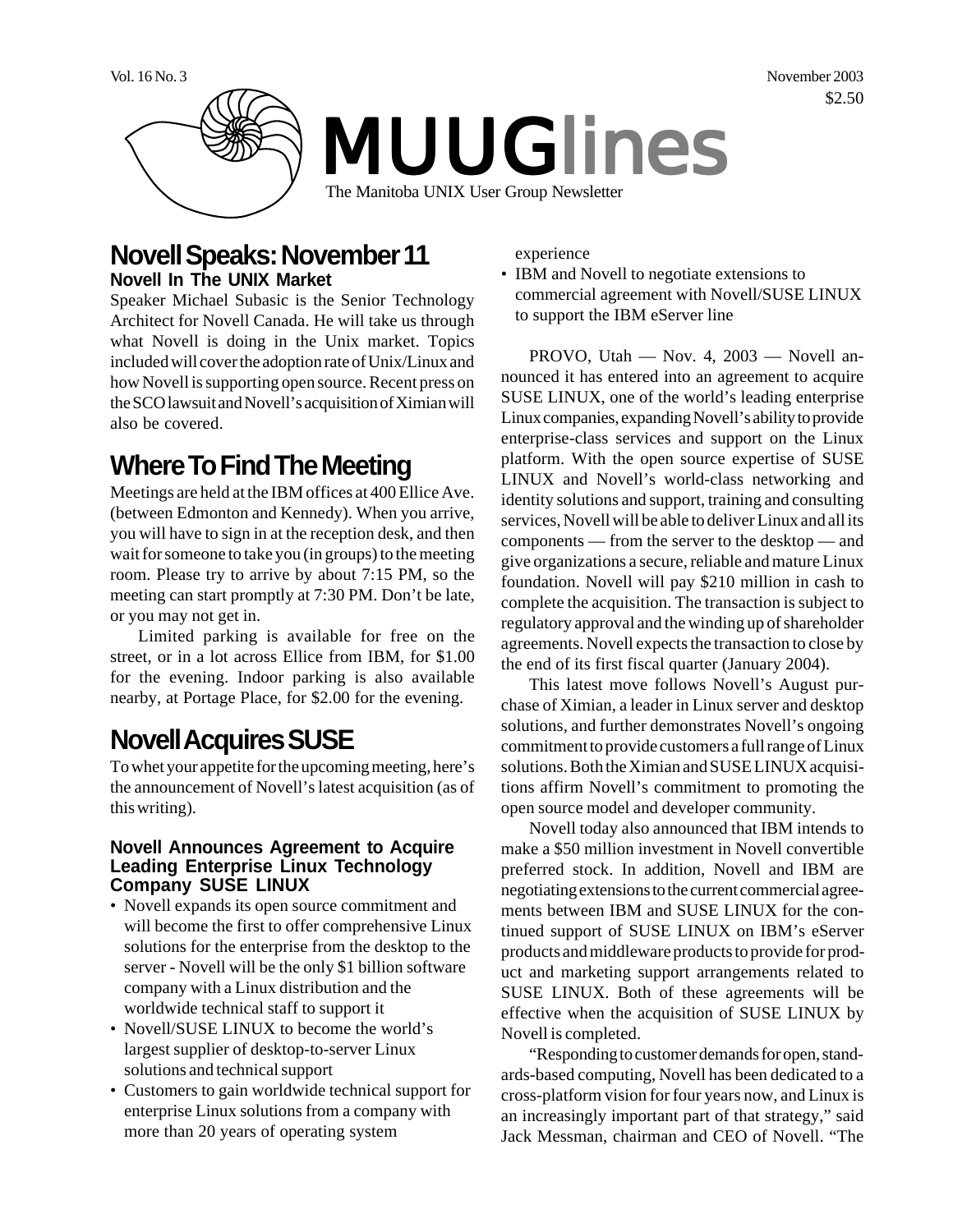acquisition of SUSE LINUX will complete Novell's ability to offer enterprise-class Linux solutions to our customers from the desktop to the server. No other enterprise Linux vendor has the operating system experience and the worldwide technical support capabilities that Novell will be able to deliver. Novell is bringing our significant resources to bear to help customers adopt Linux with more confidence, giving them the freedom of choice Linux provides without the anxiety over whether an open source solution can truly be relied on for mission-critical functions."

"Novell understands the power of open, standards-based computing, and has been moving in that direction for some time," said Richard Seibt, CEO of SUSE LINUX. "Novell's global reach, marketing expertise and reputation for security, reliability and global enterprise-level support are exactly what we've been seeking to take SUSE LINUX to the next level. We've also been impressed by the incredible loyalty and competence of Novell customers and business partners, and we're looking forward to joining forces to help customers gain the benefits of Linux and to help Novell continue to expand its role in the open source community."

#### **SUSE LINUX Offerings Complement Novell Linux Services**

SUSE LINUX offers a range of Linux server and desktop solutions designed to meet the diversified needs of different organizations. SUSE LINUX Enterprise Server 8 for midsize to large companies provides a range of core networking services with the highavailability and scalability features needed for missioncritical environments. SUSE LINUX is the leading enterprise Linux company in Europe. In addition, through its relationships with Conectiva and Turbolinux, SUSE LINUX has been a leader in Latin America and Asia, as well. SUSE LINUX is also one of the top providers of Linux to enterprises in the United States and North America. Novell's extensive global sales and channel programs, proven and reliable technical support capabilities, as well as ongoing Novell and SUSE LINUX relationships with key partners like IBM, Oracle, SGI, Fujitsu-Siemens, Dell, Intel, AMD, SAP, HP and others, provide a powerful business network to promote more rapid Linux adoption around the globe.

#### **Novell's Linux Strategy**

The acquisition of SUSE LINUX will be an important step in Novell's efforts to accelerate enterprise

adoption of Linux. Novell began building solutions for Linux in early 2000, when it made its flagship eDirectory™ technology available on Linux. In April of this year, Novell announced it would make all the services that run on its NetWare® operating system run on both the NetWare and Linux kernels in the future with the full range of Novell's worldwide technical support. In August, Novell acquired Ximian with its leading Linux desktop management solutions and its visionary leadership to promote Linux desktops and to enable Microsoft .NET applications to run on Linux.

In September, Novell announced the open beta of Novell® Nterprise™ Linux Services (NLS), an offering that runs on SUSE LINUX and Red Hat and provides a variety of networking services for Linux environments. IBM, HP and Dell have all licensed the NLS technology for resale to their customers. With SUSE LINUX, Novell expands its reach to developers and ISVs looking for a complete Linux solution. Today's announcement of Novell's plans to acquire SUSE LINUX strengthens Novell's already proven set of Linux offerings by allowing Novell to distribute the underlying Linux platform itself, in addition to the many value-added services for Linux that Novell already offers.

"We chose SUSE LINUX because they are a clear market leader in Linux technology for the enterprise," Messman said. "With this acquisition, Novell will be the only billion-dollar software company with a Linux distribution and a worldwide ecosystem around it. A worldwide technical staff of more than 600 has been trained to support Linux. The acquisition of SUSE LINUX completes our technology stack from the desktop to the server."

Beyond the technology, the acquisition will also expand Novell's strategic commitment to the open source community. The combination of SUSE LINUX and Novell will deliver not only complete enterprise Linux software solutions, but also worldwide channels and industry-leading partnerships. The combined company will help promote a thriving, global open source ecosystem that creates innovation and choice for developers, users and organizations alike. **Novell is firmly committed to open standards and maintaining the existing open source kernel development efforts.** From advocacy and development resources to events and support of open source efforts like kernel projects, XFree86, ReiserFS, KDE, GNOME and Mono, Novell stands side-by-side with the open source community.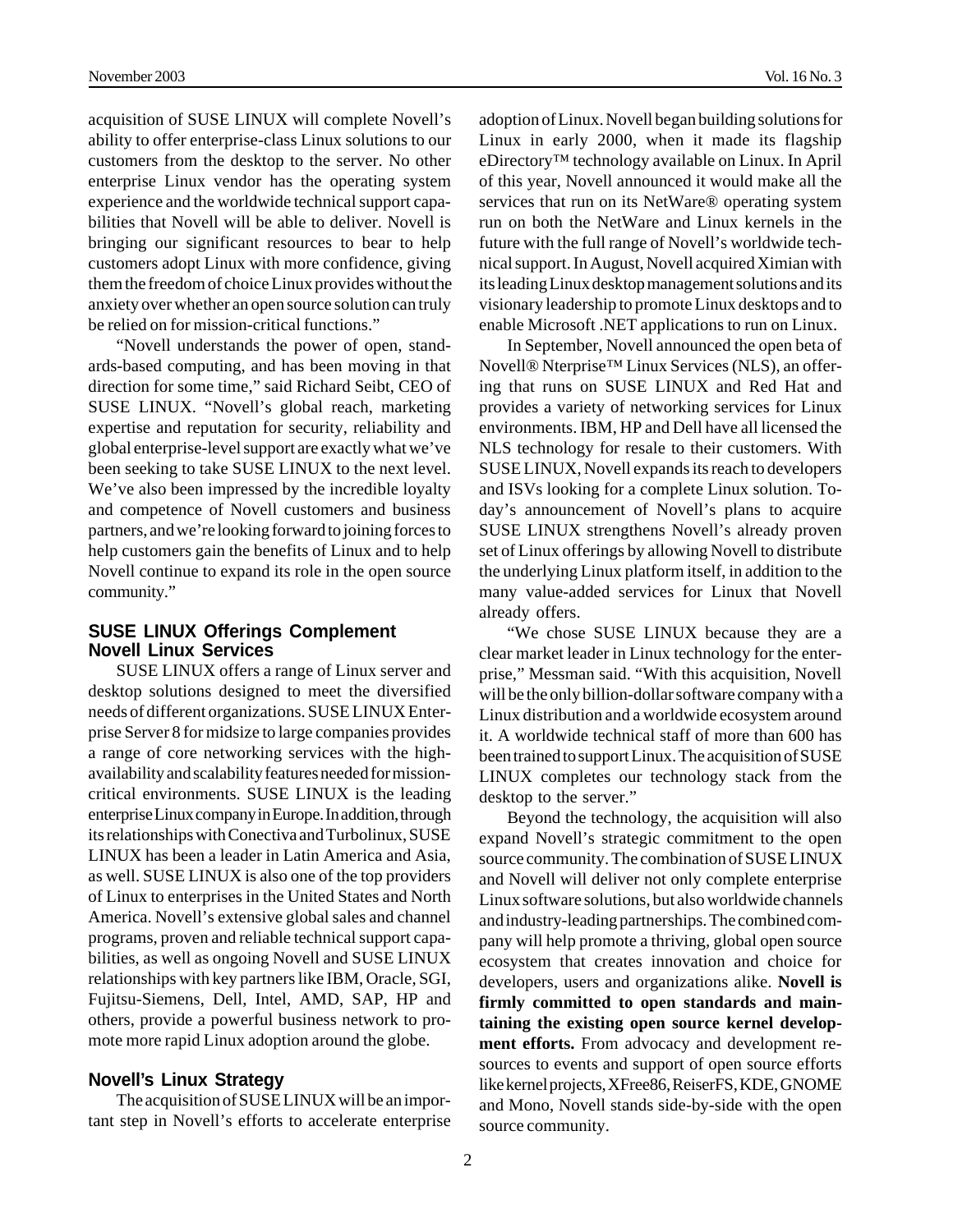### **For SCO News**

If you're following the SCO vs. Everybody sane news, you should also be regularly reading Groklaw (www.groklaw.net). Groklaw is a site maintained by Pamela Jones, a paralegal. A paralegal is one who does legal research for lawyers, but is not a lawyer. P.J., as she is known, provides detailed legal analysis on the SCO case. Her writing is very informative and quite entertaining. A recent sample of her style:

"It looks like the judge is putting SCO on notice that they have a real deadline now, and should they fail to meet the November deadline without a mighty good excuse, the Motion is already set for oral arguments. She could instead have said that she wanted both sides to report back to her in November and then she'd see what to do. Instead, she set a firm date for oral arguments, so it's a kind of a warning that they've delayed as long as they can get away with. Oral arguments on a Motion to Compel — well, that is, to say the least, what you want to avoid, if you are SCO."

## **Red Hot OpenBSD 3.4**

Hot off the CD presses is OpenBSD 3.4. Just some of the great enhancements and new features are:

• The i386 architecture has been switched to the ELF executable format.

• Further W<sup> $\lambda$ </sup> improvements, including support for the i386 architecture. Native i386 binaries have their executable segments rearranged to support isolating code from data, and the CPU CS limit is used to impose a best effort limit on code execution.

• ld.so(1) on ELF platforms now loads libraries in a random order for greater resistance to attacks. The i386 architecture also maps libraries into somewhat randomized addresses. Together with W^X and ProPolice, these changes increase the difficulty of successfully exploiting an application error, such as a buffer overflow.

• A static bounds checker has been added to the compiler to perform basic checks on functions which accept buffers and sizes. The checker aims to find common mistakes in the use of library functions such as strlcpy $(3)$  or sscanf $(3)$  without emitting any false positives. Running it over the source and ports trees revealed over a hundred real bugs, which were fixed and submitted back to the original authors where possible.

• Privilege separation has been implemented for the syslogd(8) daemon, making it much more robust against future errors. The child which listens to network traffic now runs as a normal user and chroots itself, while the parent process tracks the state of the child and performs privileged operations on its behalf.

• Many unsafe string functions have been removed from the kernel and userland utilities. This audit is one of the most comprehensive OpenBSD has ever done, with thousands of occurrences of strcpy(3),  $strcat(3)$ ,  $sprint(3)$ , and  $vsprint(3)$  being replaced with safer, bounded alternatives such as strlcpy(3),  $strlcat(3),$  snprintf(3), vsnprintf(3), and asprintf(3).

• Many improvements to and bugs fixed in the ProPolice stack protector. Several other code generation bugs for RISC architectures fixed.

• ProPolice stack protection has been enabled in the kernel as well.

• Privilege separation has been implemented in the X server. The privileged child process is responsible for the operations that can't be done after the main process has switched to a non-privileged user. This greatly reduces the potential damage that could be caused by malicious X clients, in case of bugs in the X server.

• Emulation support for binary compatibility is now controlled via sysctl(8). Emulation is now disabled by default to limit exposure to malicious binaries, and can be enabled in sysctl.conf(5).

• Manual pages have been greatly cleaned up and improved.

• The ports tree now supports building programs under systrace(1), preventing the possibility of applications harming the system at compile-time via trojaned configuration scripts or otherwise.

• Symbol caching in  $ld.$ so(1) reduces the startup time of large applications.

• Replacement of GNU diff(1), diff3(1), grep(1),  $e$ grep(1), fgrep(1), zgrep(1), zegrep(1), zfgrep(1),  $gzip(1), zcat(1), gunzip(1), gzcat(1), zcmp(1), zmore(1),$  $zdiff(1), zforce(1), gzexe(1), and znew(1) commands$ with BSD licensed equivalents.

• Addition of read-only support for NTFS file systems.

• Import of growfs(8) utility, allowing expansion of existing file systems.

• Improvements to Linux emulation enabling more applications to run.

• Significant improvements to the pthreads(3) library.

• ANSIfication and stricter prototypes for a large portion of the source tree.

• Over 2400 ports, 2200 pre-built packages.